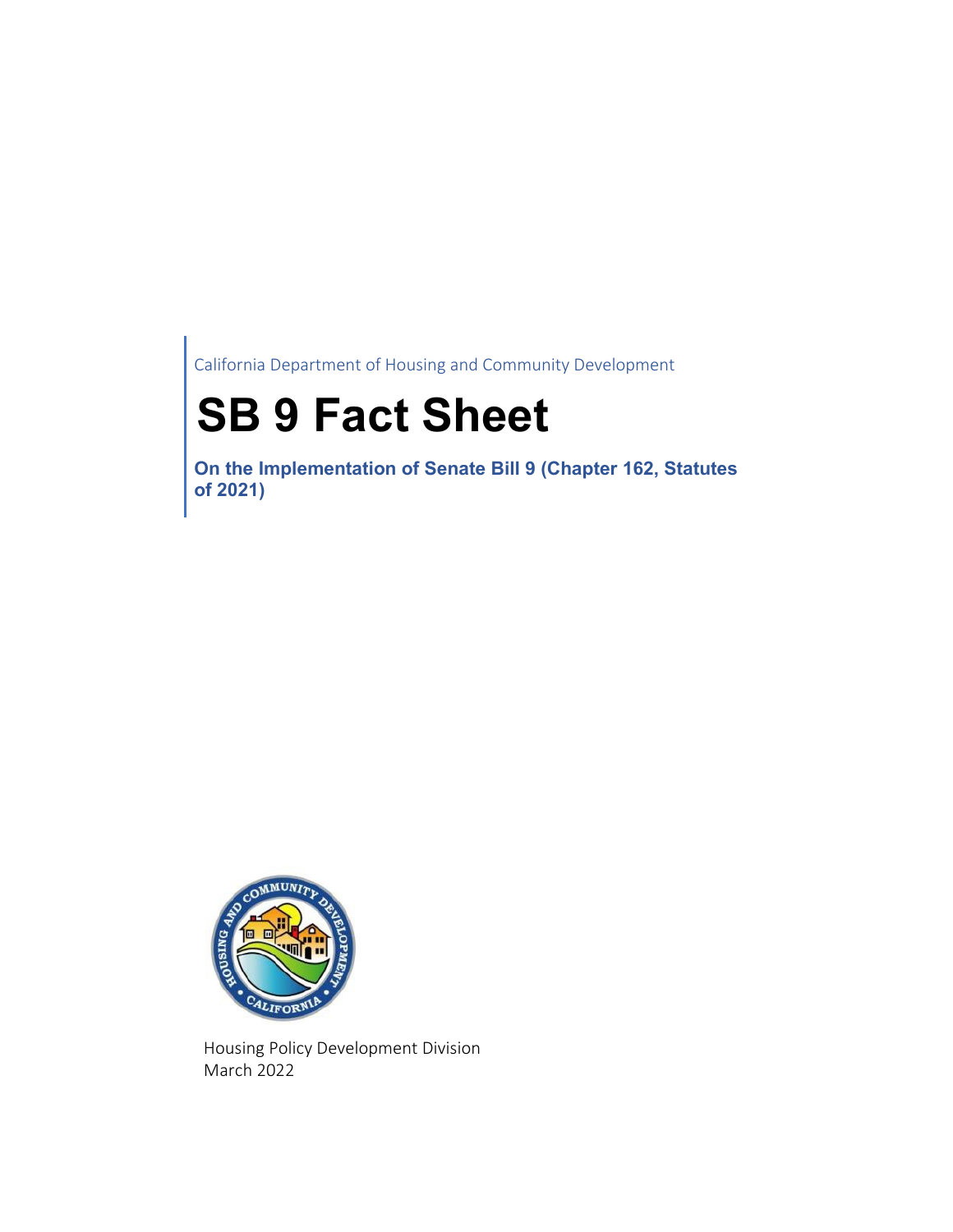*This Fact Sheet is for informational purposes only and is not intended to implement or interpret SB 9. HCD does not have authority to enforce SB 9, although violations of SB 9 may concurrently violate other housing laws where HCD does have enforcement authority, including but not limited to the laws addressed in this document. As local jurisdictions implement SB 9, including adopting local ordinances, it is important to keep these and other housing laws in mind. The Attorney General may also take independent action to enforce SB 9. For a full list of statutes over which HCD has enforcement authority, visit HCD's [Accountability and Enforcement webpage](https://www.hcd.ca.gov/community-development/accountability-enforcement.shtml).* 

# **Executive Summary of SB 9**

Senate Bill (SB) 9 (Chapter 162, Statutes of 2021) requires ministerial approval of a housing development with no more than two primary units in a single-family zone, the subdivision of a parcel in a single-family zone into two parcels, or both. SB 9 facilitates the creation of up to four housing units in the lot area typically used for one single-family home. SB 9 contains eligibility criteria addressing environmental site constraints (e.g., wetlands, wildfire risk, etc.), anti-displacement measures for renters and low-income households, and the protection of historic structures and districts. Key provisions of the law require a local agency to modify or eliminate objective development standards on a project-by-project basis if they would prevent an otherwise eligible lot from being split or prevent the construction of up to two units at least 800 square feet in size. For the purposes of this document, the terms "unit," "housing unit," "residential unit," and "housing development" mean primary unit(s) unless specifically identified as an accessory dwelling unit (ADU) or junior ADU or otherwise defined.

# **Single-Family Residential Zones Only**

(Reference: Gov. Code, §§ 65852.21, subd. (a); 66411.7 subd. (a)(3)(A))

The parcel that will contain the proposed housing development or that will be subject to the lot split must be located in a single-family residential zone. Parcels located in multifamily residential, commercial, agricultural, mixed-use zones, etc., are not subject to SB 9 mandates even if they allow single-family residential uses as a permitted use. While some zones are readily identifiable as single-family residential zones (e.g., R-1 "Single-Family Residential"), others may not be so obvious. Some local agencies have multiple single-family zones with subtle distinctions between them relating to minimum lot sizes or allowable uses. In communities where there may be more than one single-family residential zone, the local agency should carefully review the zone district descriptions in the zoning code and the land use designation descriptions in the Land Use Element of the General Plan. This review will enable the local agency to identify zones whose primary purpose is single-family residential uses and which are therefore subject to SB 9. Considerations such as minimum lot sizes, natural features such as hillsides, or the permissibility of keeping horses should not factor into the determination.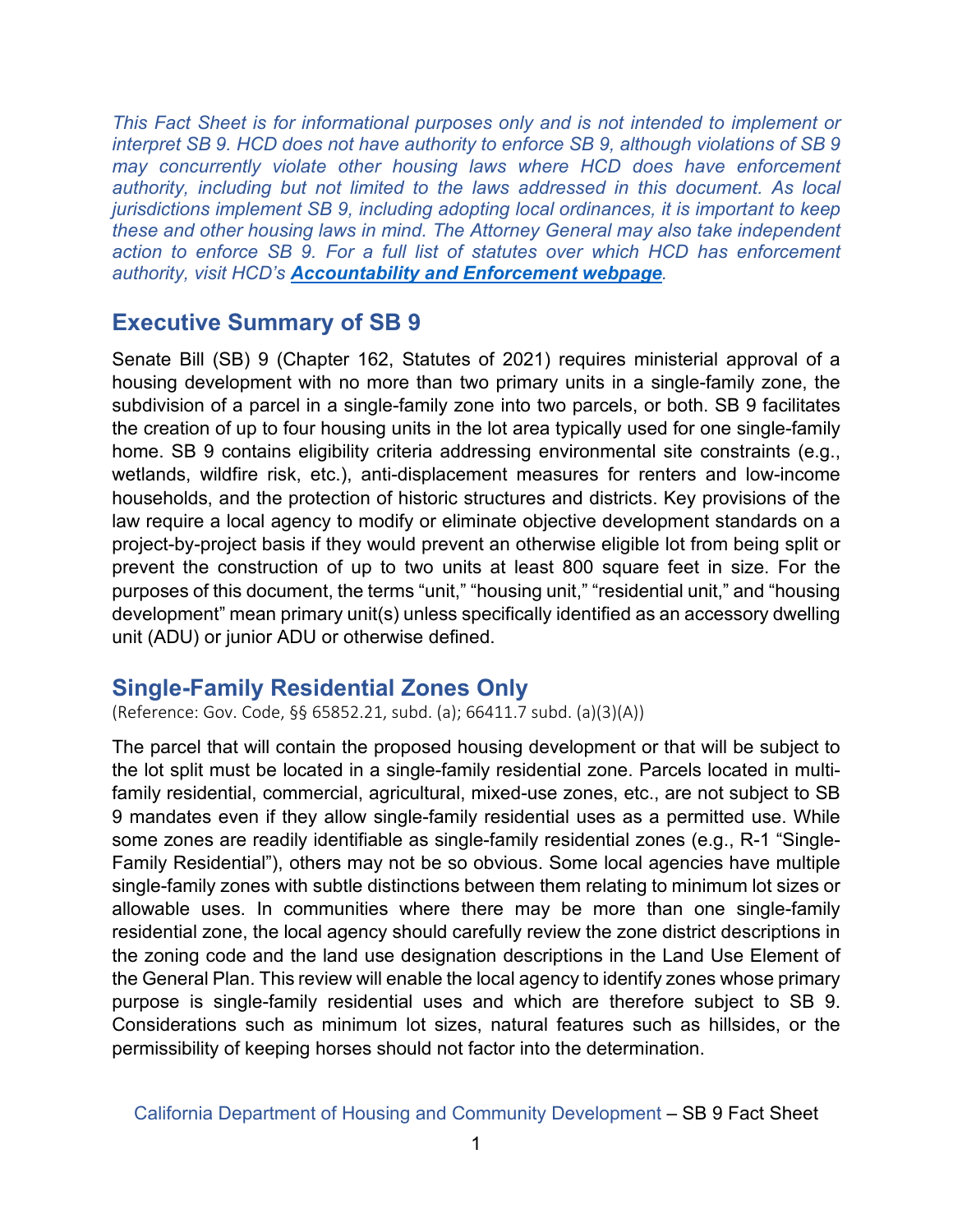# **Residential Uses Only**

(Reference: Gov. Code, §§ 65852.21, subd. (a))

SB 9 concerns only proposed housing developments containing no more than two residential units (i.e., one or two). The law does not otherwise change the allowable land uses in the local agency's single-family residential zone(s). For example, if the local agency's single-family zone(s) does not currently allow commercial uses such as hotels or restaurants, SB 9 would not allow such uses.

#### **Ministerial Review**

(Reference: Gov. Code, §§ 65852.21, subd. (a); 66411.7, subds. (a), (b)(1))

An application made under SB 9 must be considered ministerially, without discretionary review or a hearing. Ministerial review means a process for development approval involving no personal judgment by the public official as to the wisdom of carrying out the project. The public official merely ensures that the proposed development meets all the applicable objective standards for the proposed action but uses no special discretion or judgment in reaching a decision. A ministerial review is nearly always a "staff-level review." This means that a staff person at the local agency reviews the application, often using a checklist, and compares the application materials (e.g., site plan, project description, etc.) with the objective development standards, objective subdivision standards, and objective design standards.

### **Objective Standards**

(Reference: Gov. Code, §§ 65852.21, subd. (b); 66411.7, subd. (c))

The local agency may apply objective development standards (e.g., front setbacks and heights), objective subdivision standards (e.g., minimum lot depths), and objective design standards (e.g., roof pitch, eave projections, façade materials, etc.) as long as they would not physically preclude either of the following:

**Up to Two Primary Units.** The local agency must allow up to two primary units (i.e., one or two) on the subject parcel or, in the case of a lot split, up to two primary units on each of the resulting parcels.

**Units at least 800 square feet in size.** The local agency must allow each primary unit to be at least 800 square feet in size.

The terms "objective zoning standards," "objective subdivision standards," and "objective design review standards" mean standards that involve no personal or subjective judgment by a public official and are uniformly verifiable by reference to an external and uniform benchmark or criterion available and knowable by both the development applicant or proponent and the public official prior to submittal. Any objective standard that would physically preclude either or both of the two objectives noted above must be modified or

California Department of Housing and Community Development – SB 9 Fact Sheet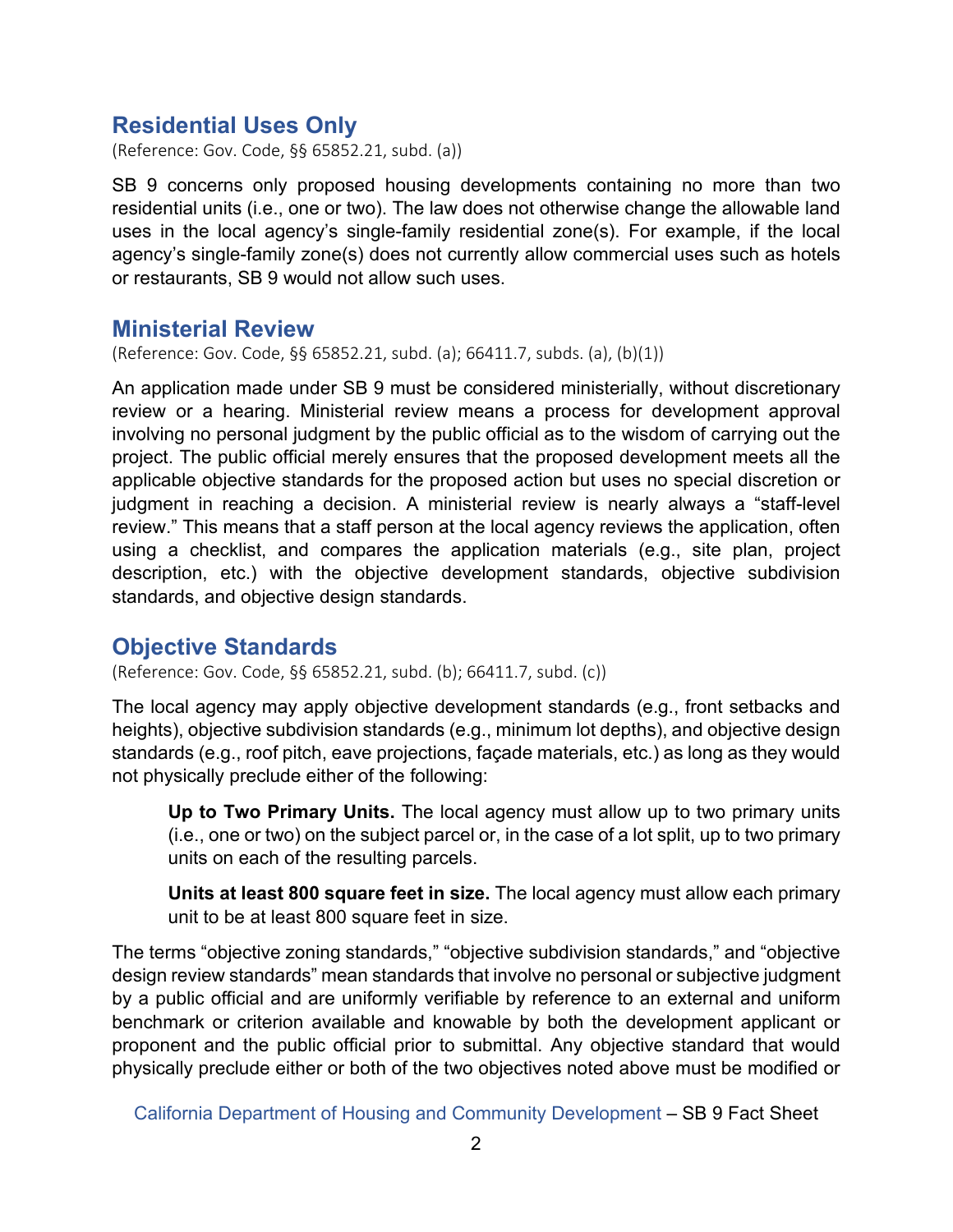waived by the local agency in order to facilitate the development of the project, with the following two exceptions:

**Setbacks for Existing Structures**. The local agency may not require a setback for an existing structure or for a structure constructed in the same location and to the same dimensions as an existing structure (i.e., a building reconstructed on the same footprint).

**Four-Foot Side and Rear Setbacks**. SB 9 establishes an across-the-board maximum four-foot side and rear setbacks. The local agency may choose to apply a lesser setback (e.g., 0-4 feet), but it cannot apply a setback greater than four feet. The local agency cannot apply existing side and rear setbacks applicable in the single-family residential zone(s). Additionally, the four-foot side and rear setback standards are not subject to modification. (Gov. Code, §§ 65852.21, subd. (b)(2)(B); 66411.7, subdivision (c)(3).)

# **One-Unit Development**

(Reference: Gov. Code, §§ 65852.21, subd. (a); 65852.21, subd. (b)(2)(A))

SB 9 requires the ministerial approval of either one or two residential units. Government Code section 65852.21 indicates that the development of just one single-family home was indeed contemplated and expected. For example, the terms "no more than two residential units" and "up to two units" appear in the first line of the housing development-related portion of SB 9 (Gov. Code, § 65852.21, subd. (a)) and in the line obligating local agencies to modify development standards to facilitate a housing development. (Gov. Code, § 65852.21, subd. (b)(2)(A).)

# **Findings of Denial**

(Reference: Gov. Code, §§ 65852.21, subd. (d); 66411.7, subd. (d))

SB 9 establishes a high threshold for the denial of a proposed housing development or lot split. Specifically, a local agency's building official must make a written finding, based upon a preponderance of the evidence, that the proposed housing development would have a specific, adverse impact, as defined in Government Code section 65589.5, subdivision (d)(2), upon public health and safety or the physical environment and for which there is no feasible method to satisfactorily mitigate or avoid the specific, adverse impact. "Specific, adverse impact" means a significant, quantifiable, direct, and unavoidable impact, based on objective, identified written public health or safety standards, policies, or conditions as they existed on the date the application was deemed complete. (Gov. Code, § 65589.5, subd. (d)(2).)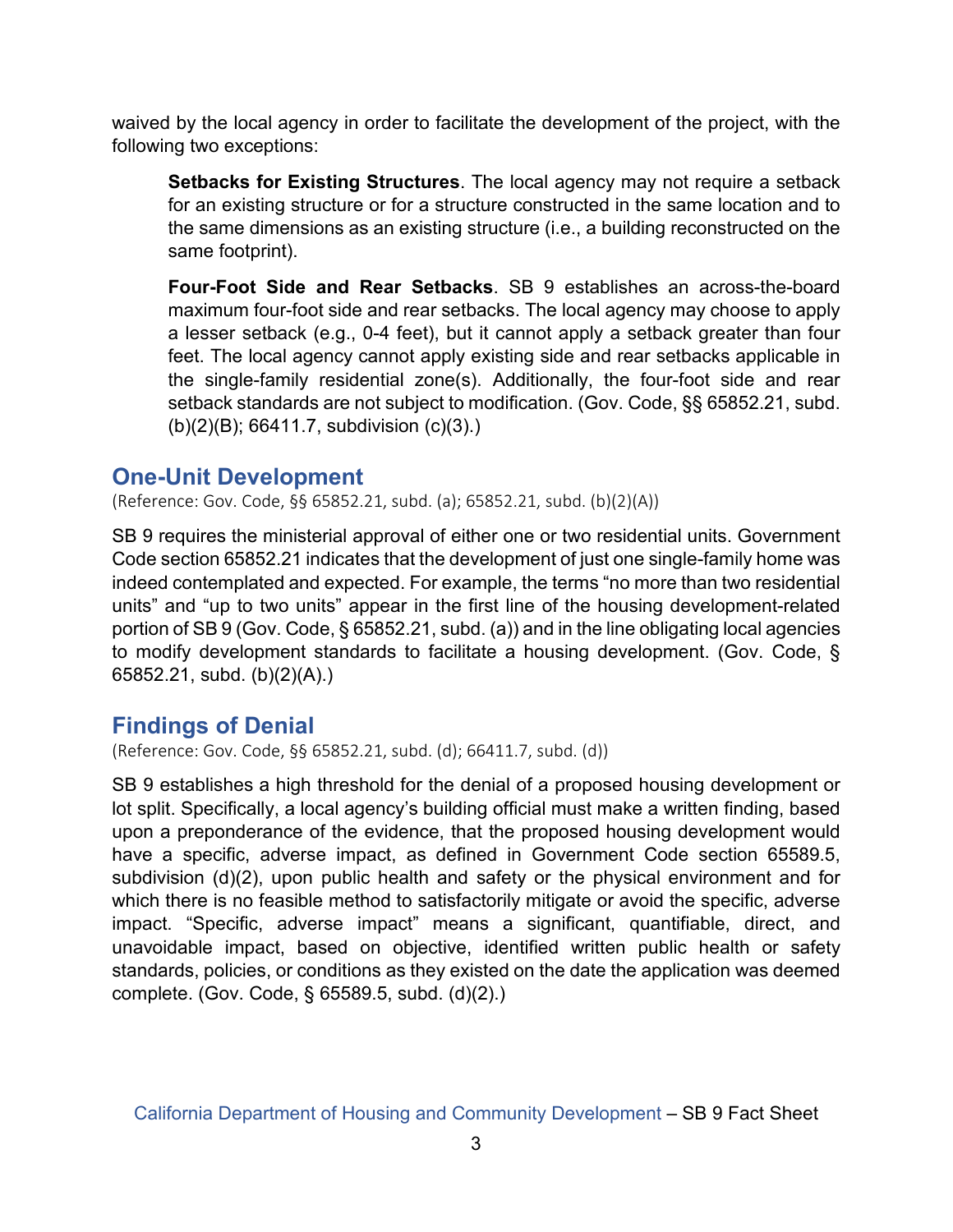## **Environmental Site Constraints**

(Reference: Gov. Code, §§ 65852.21, subd. (a)(2) and (a)(6); 66411.7, subd. (a)(3)(C) and (a)(3)(E))

A proposed housing development or lot split is not eligible under SB 9 if the parcel contains any of the site conditions listed in Government Code section 65913.4, subdivision (a)(6)(B-K). Examples of conditions that may disqualify a project from using SB 9 include the presence of farmland, wetlands, fire hazard areas, earthquake hazard areas, flood risk areas, conservation areas, wildlife habitat areas, or conservation easements. SB 9 incorporates by reference these environmental site constraint categories that were established with the passing of the Streamlined Ministerial Approval Process (SB 35, Chapter 366, Statutes of 2017). Local agencies may consult HCD's **[Streamlined Ministerial Approval Process Guidelines](https://hcd.ca.gov/policy-research/docs/sb-35-guidelines-update-final.pdf)** for additional detail on how to interpret these environmental site constraints.

Additionally, a project is not eligible under SB 9 if it is located in a historic district or property included on the State Historic Resources Inventory or within a site that is designated or listed as a city or county landmark or as a historic property or district pursuant to a city or county ordinance.

# **California Environmental Quality Act (CEQA)**

Reference: Gov. Code, §§ 65852.21, subd. (j); 66411.7, subd. (n))

Because the approval of a qualifying project under SB 9 is deemed a ministerial action, CEQA does not apply to the decision to grant an application for a housing development or a lot split, or both. (Pub. Resources Code, § 21080, subd. (b)(1) [CEQA does not apply to ministerial actions]; CEQA Guidelines, § 15268.) For this reason, a local agency must not require an applicant to perform environmental impact analysis under CEQA for applications made under SB 9. Additionally, if a local agency chooses to adopt a local ordinance to implement SB 9 (instead of implementing the law directly from statute), the preparation and adoption of the ordinance is not considered a project under CEQA. In other words, the preparation and adoption of the ordinance is statutorily exempt from CEQA.

### **Anti-Displacement Measures**

(Reference: Gov. Code, §§ 65852.21, subd. (a)(3); 66411.7, subd. (a)(3)(D))

A site is not eligible for a proposed housing development or lot split if the project would require demolition or alteration of any of the following types of housing: (1) housing that is subject to a recorded covenant, ordinance, or law that restricts rents to levels affordable to persons and families of moderate, low, or very low income; (2) housing that is subject to any form of rent or price control through a public entity's valid exercise of its police power; or (3) housing that has been occupied by a tenant in the last three years.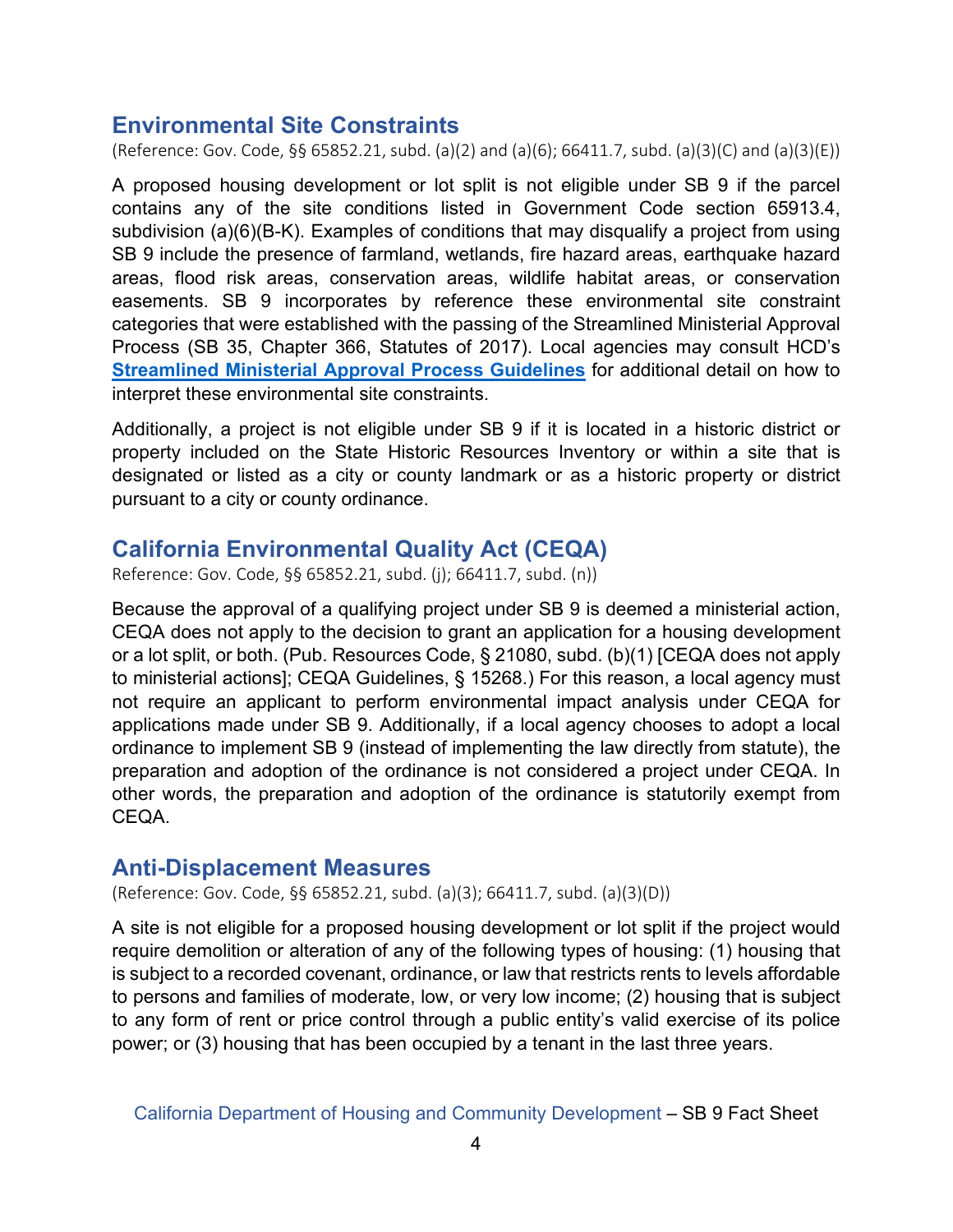## **Lot Split Requirements**

(Reference: Gov. Code, § 66411.7)

SB 9 does not require a local agency to approve a parcel map that would result in the creation of more than two lots and more than two units on a lot resulting from a lot split under Government Code section 66411.7. A local agency may choose to allow more than two units, but it is not required to under the law. A parcel may only be subdivided once under Government Code section 66411.7. This provision prevents an applicant from pursuing multiple lot splits over time for the purpose of creating more than two lots. SB 9 also does not require a local agency to approve a lot split if an adjacent lot has been subject to a lot split in the past by the same property owner or a person working in concert with that same property owner.

## **Accessory Dwelling Units**

(Reference: Gov. Code, §§ 65852.21, subd. (j); 66411.7, subd. (f))

SB 9 and ADU Law (Gov. Code, §§ 65852.2 and 65858.22) are complementary. The requirements of each can be implemented in ways that result in developments with both "SB 9 Units" and ADUs. However, specific provisions of SB 9 typically overlap with State ADU Law only to a limited extent on a relatively small number of topics. Treating the provisions of these two laws as identical or substantially similar may lead a local agency to implement the laws in an overly restrictive or otherwise inaccurate way.

**"Units" Defined.** The three types of housing units that are described in SB 9 and related ADU Law are presented below to clarify which development scenarios are (and are not) made possible by SB 9. The definitions provided are intended to be read within the context of this document and for the narrow purpose of implementing SB 9.

*Primary Unit*. A primary unit (also called a residential dwelling unit or residential unit) is typically a single-family residence or a residential unit within a multi-family residential development. A primary unit is distinct from an ADU or a Junior ADU. Examples of primary units include a single-family residence (i.e., one primary unit), a duplex (i.e., two primary units), a four-plex (i.e., four primary units), etc.

*Accessory Dwelling Unit*. An ADU is an attached or a detached residential dwelling unit that provides complete independent living facilities for one or more persons and is located on a lot with a proposed or existing primary residence. It includes permanent provisions for living, sleeping, eating, cooking, and sanitation on the same parcel on which the single-family or multifamily dwelling is or will be situated.

*Junior Accessory Dwelling Unit*. A Junior ADU is a unit that is no more than 500 square feet in size and contained entirely within a single-family residence. A Junior ADU may include separate sanitation facilities or may share sanitation facilities with the existing structure.

California Department of Housing and Community Development – SB 9 Fact Sheet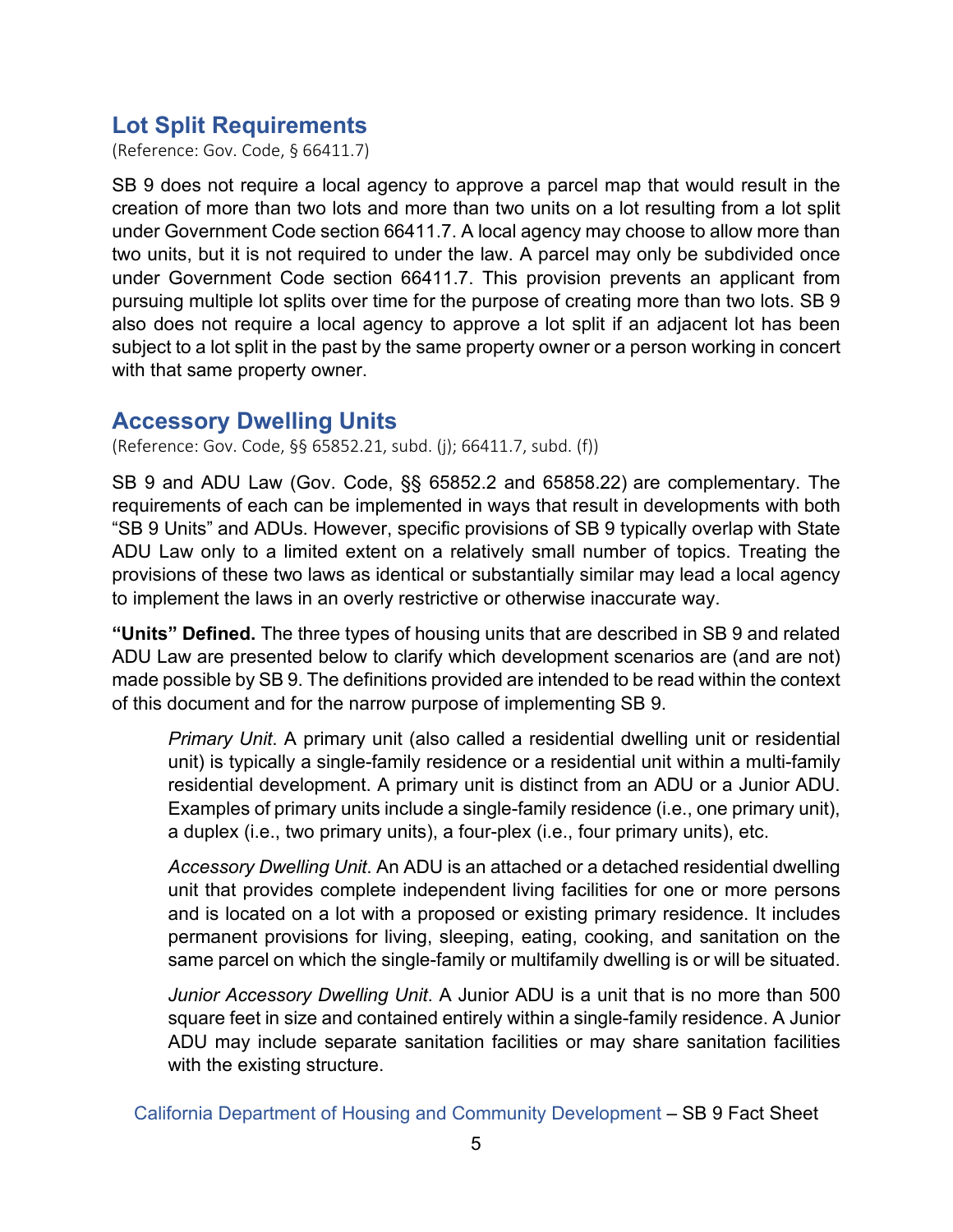The terms "unit," "housing unit," "residential unit," and "housing development" mean primary unit(s) unless specifically identified as an ADU or Junior ADU or otherwise defined. This distinction is critical to successfully implementing SB 9 because state law applies different requirements (and provides certain benefits) to ADUs and Junior ADUs that do not apply to primary units.

**Number of ADUs Allowed.** ADUs can be combined with primary units in a variety of ways to achieve the maximum unit counts provided for under SB 9. SB 9 allows for up to four units to be built in the same lot area typically used for a single-family home. The calculation varies slightly depending on whether a lot split is involved, but the outcomes regarding total maximum unit counts are identical.

*Lot Split*. When a lot split occurs, the local agency must allow up to two units on each lot resulting from the lot split. In this situation, all three unit types (i.e., primary unit, ADU, and Junior ADU) count toward this two-unit limit. For example, the limit could be reached on each lot by creating two primary units, or a primary unit and an ADU, or a primary unit and a Junior ADU. By building two units on each lot, the overall maximum of four units required under SB 9 is achieved. (Gov. Code, § 66411.7, subd. (j).) Note that the local agency may choose to allow more than two units per lot if desired.

*No Lot Split*. When a lot split has not occurred, the lot is eligible to receive ADUs and/or Junior ADUs as it ordinarily would under ADU law. Unlike when a project is proposed following a lot split, the local agency must allow, in addition to one or two primary units under SB 9, ADUs and/or JADUs under ADU Law. It is beyond the scope of this document to identify every combination of primary units, ADUs, and Junior ADUs possible under SB 9 and ADU Law. However, in no case does SB 9 require a local agency to allow more than four units on a single lot, in any combination of primary units, ADUs, and Junior ADUs.

See HCD's **[ADU and JADU webpage](https://www.hcd.ca.gov/policy-research/accessorydwellingunits.shtml)** for more information and resources.

# **Relationship to Other State Housing Laws**

SB 9 is one housing law among many that have been adopted to encourage the production of homes across California. The following represent some, but not necessarily all, of the housing laws that intersect with SB 9 and that may be impacted as SB 9 is implemented locally.

**Housing Element Law.** To utilize projections based on SB 9 toward a jurisdiction's regional housing need allocation, the housing element must: 1) include a site-specific inventory of sites where SB 9 projections are being applied, 2) include a nonvacant sites analysis demonstrating the likelihood of redevelopment and that the existing use will not constitute an impediment for additional residential use, 3) identify any governmental constraints to the use of SB 9 in the creation of units (including land use controls, fees,

California Department of Housing and Community Development – SB 9 Fact Sheet